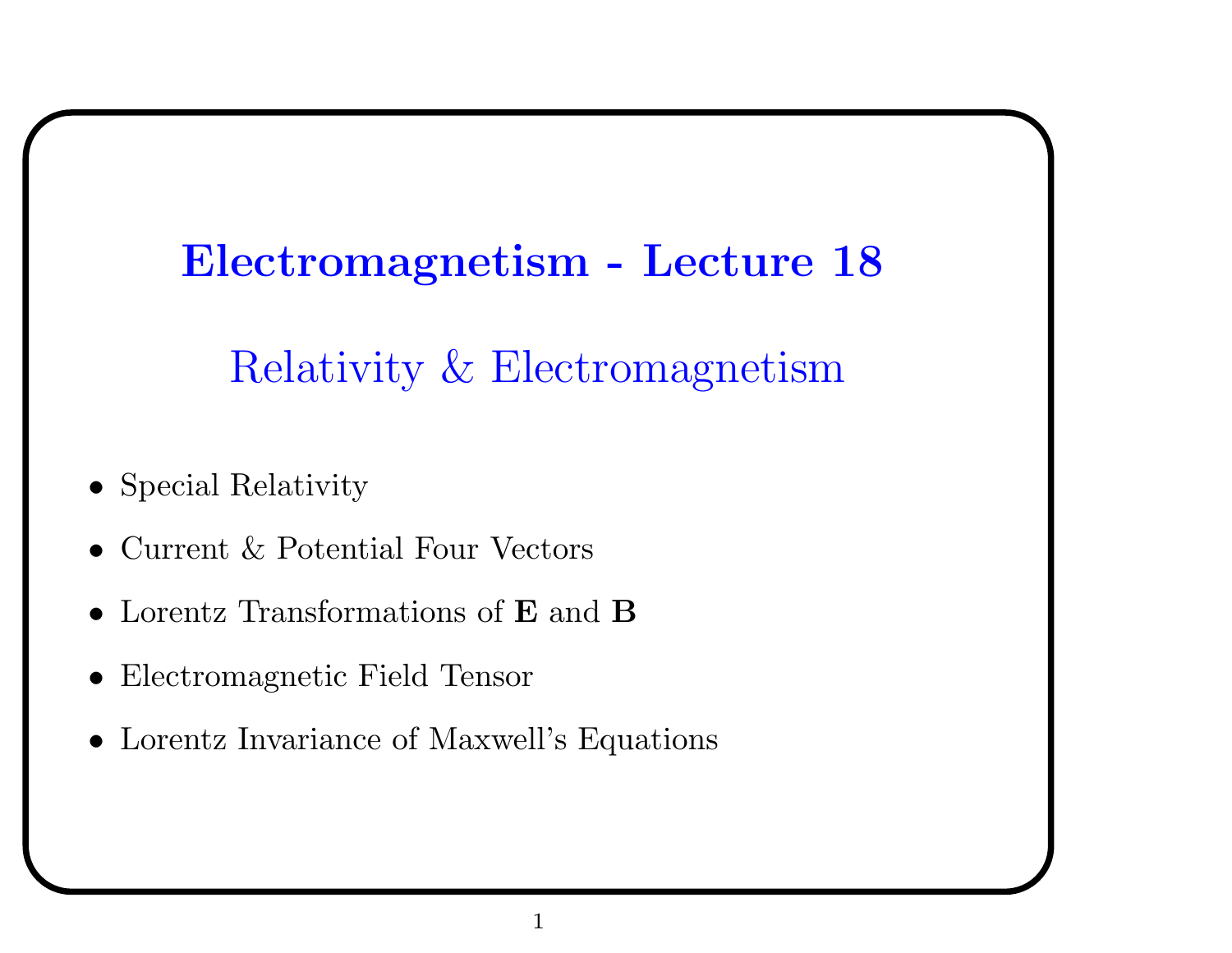## Special Relativity in One Slide

Space-time is a **four-vector**:  $x^{\mu} = [ct, \mathbf{x}]$ 

Four-vectors have Lorentz transformations between two frames with uniform relative velocity v:

$$
x' = \gamma(x - \beta ct) \qquad ct' = \gamma(ct - \beta x)
$$

where  $\beta = v/c$  and  $\gamma = 1/\sqrt{1 - \beta^2}$ The factor  $\gamma$  leads to time dilation and length contraction Products of four-vectors are Lorentz invariants:

$$
x^{\mu}x_{\mu}=c^2t^2-|\mathbf{x}|^2=c^2t'^2-|\mathbf{x}'|^2=s^2
$$

The maximum possible speed is c where  $\beta \to 1, \gamma \to \infty$ .

Electromagnetism predicts waves that travel at <sup>c</sup> in <sup>a</sup> vacuum! The laws of Electromagnetism should be Lorentz invariant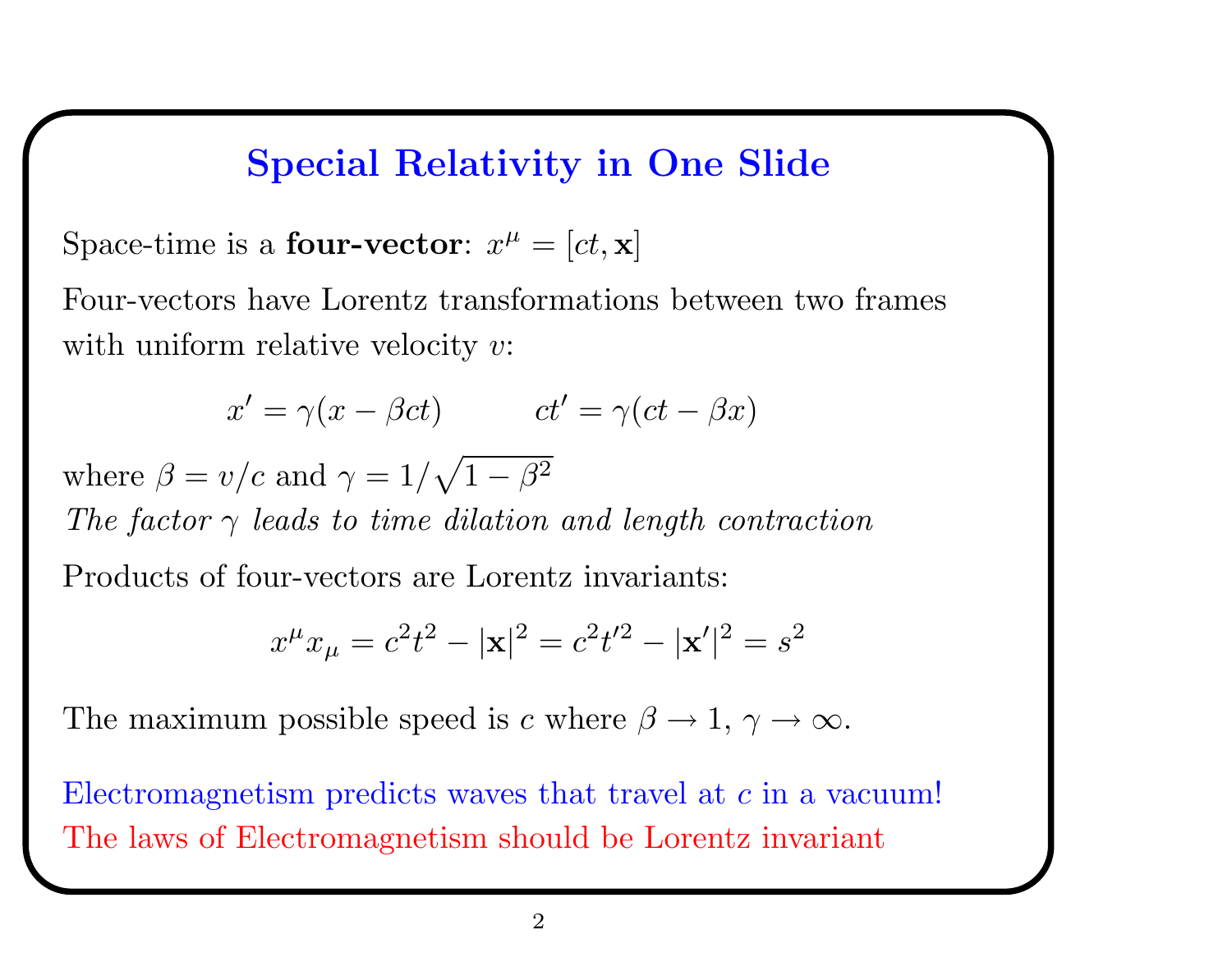# Charge and Current

Under a Lorentz transformation a static charge  $q$  at rest becomes a charge moving with velocity <sup>v</sup>. This is <sup>a</sup> current!

A static charge density  $\rho$  becomes a current density  $J$ 

N.B. Charge is conserved by <sup>a</sup> Lorentz transformation

The charge/current four-vector is:

$$
J^{\mu}=\rho\frac{dx^{\mu}}{dt}=[c\rho,\mathbf{J}]
$$

The full Lorentz transformation is:

$$
J'_x = \gamma (J_x - v\rho) \qquad \rho' = \gamma (\rho - \frac{v}{c^2} J_x)
$$

Note that the  $\gamma$  factor can be understood as a length contraction or time dilation affecting the charge and current densities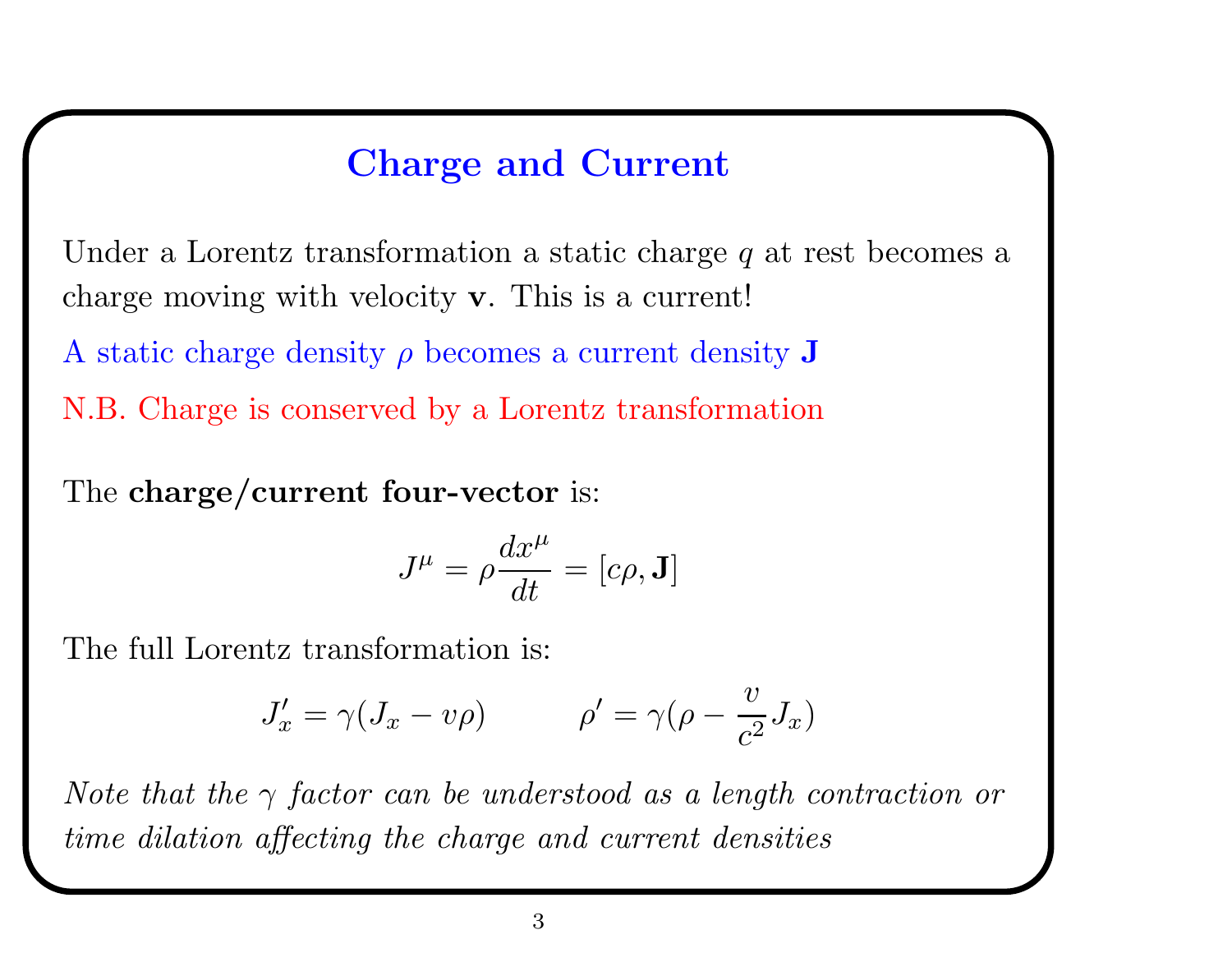| Notes:    |  |  |
|-----------|--|--|
|           |  |  |
|           |  |  |
|           |  |  |
|           |  |  |
|           |  |  |
|           |  |  |
|           |  |  |
|           |  |  |
|           |  |  |
|           |  |  |
| Diagrams: |  |  |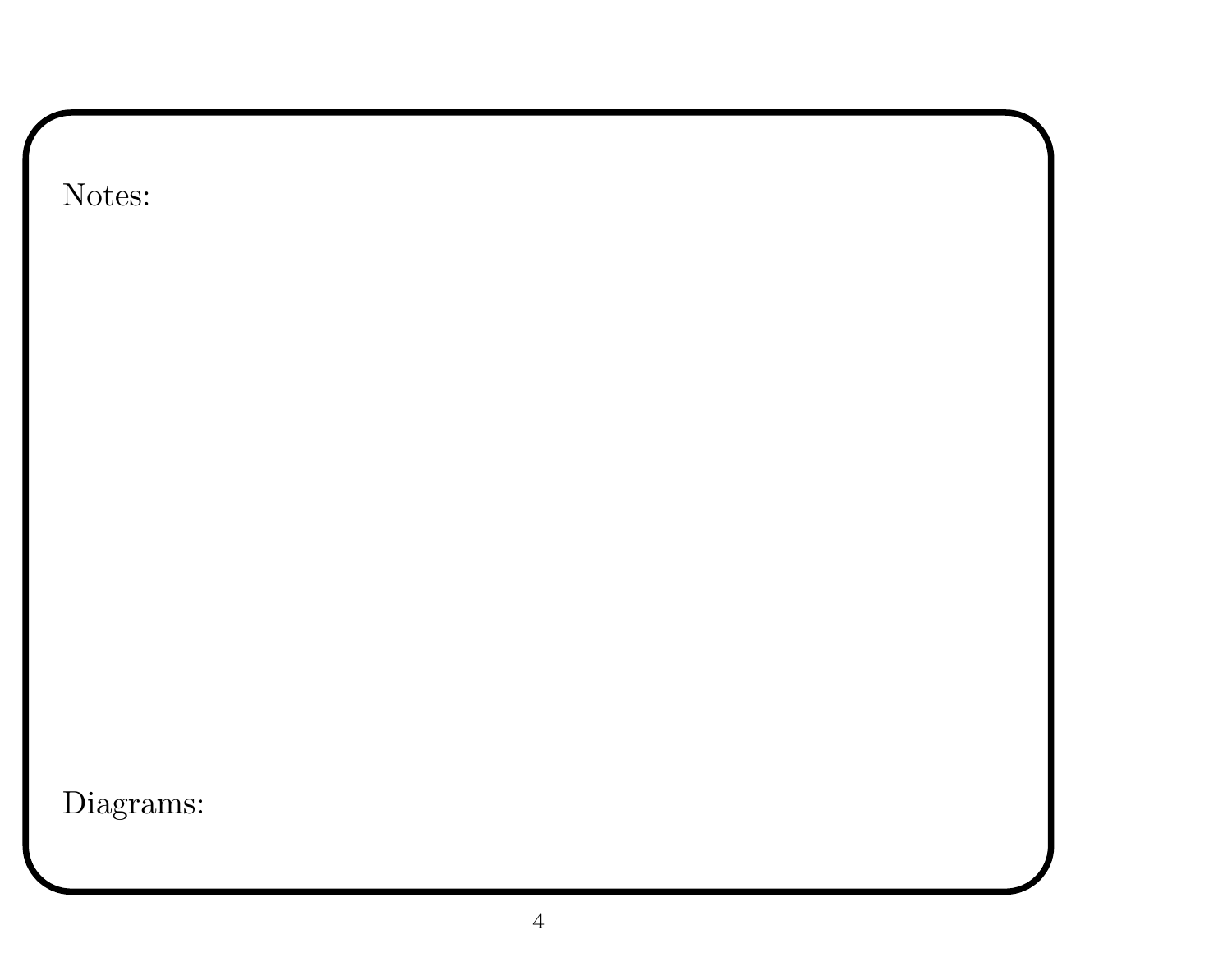Electrostatic & Vector Potentials

A reminder that:

$$
V = \frac{1}{4\pi\epsilon_0} \int_V \frac{\rho}{r} d\tau \qquad \mathbf{A} = \frac{\mu_0}{4\pi} \int_V \frac{\mathbf{J}}{r} d\tau
$$

A static charge density  $\rho$  is a source of an electrostatic potential V A current density J is <sup>a</sup> source of <sup>a</sup> magnetic vector potential A

Under <sup>a</sup> Lorentz transformation <sup>a</sup> V becomes an A:

$$
A'_x = \gamma (A_x - \frac{v}{c^2} V) \qquad V' = \gamma (V - vA_x)
$$

The potential four-vector is:

$$
A^{\mu} = \left[\frac{V}{c}, \mathbf{A}\right]
$$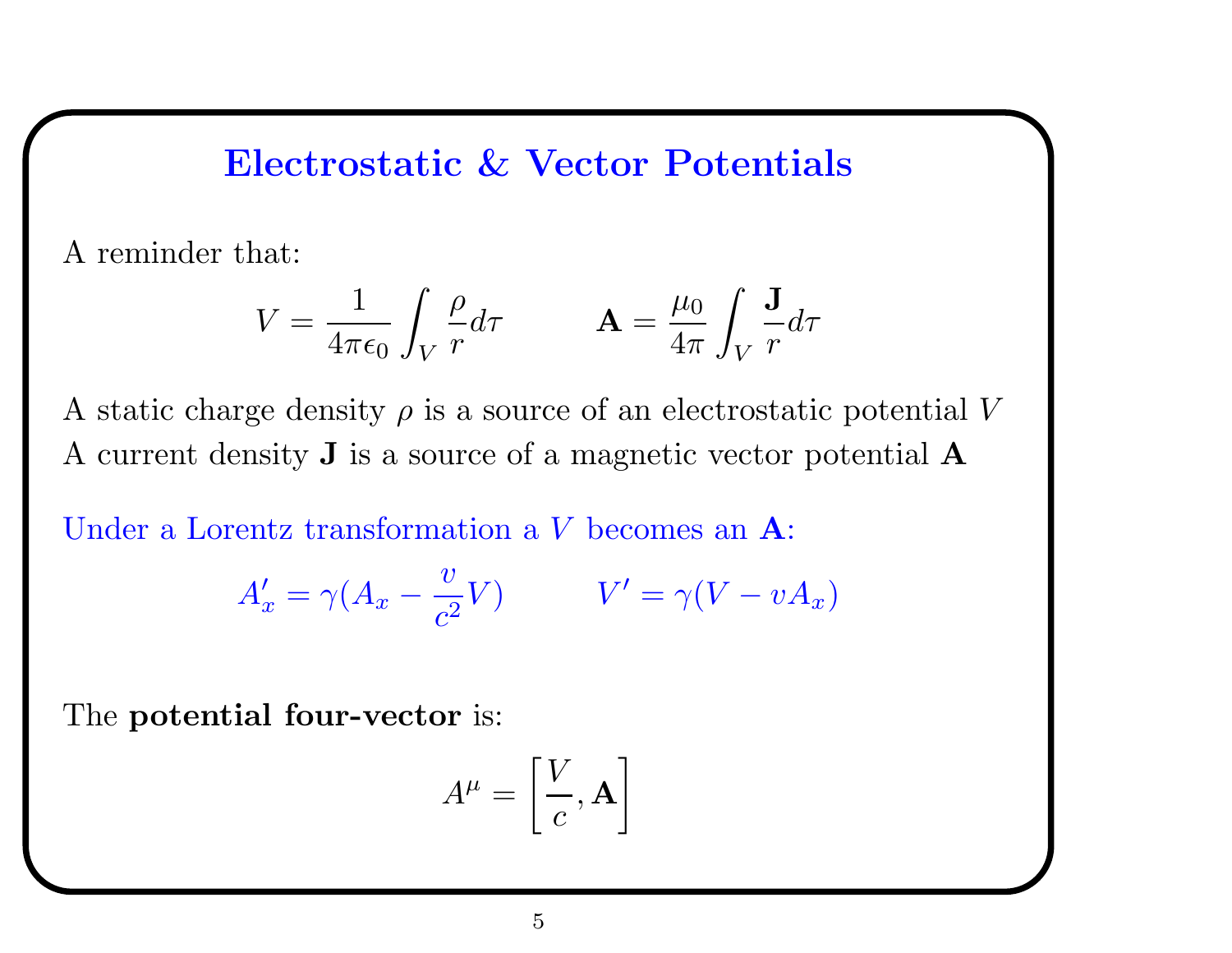# Relativistic Versions of Equations

Continuity equation:

$$
\nabla \mathbf{.J} + \frac{\partial \rho}{\partial t} = 0 \qquad \partial_{\mu} J^{\mu} = 0
$$

This shows that charge conservation is Lorentz invariant! Lorentz gauge condition:

$$
\frac{1}{c}\frac{\partial V}{\partial t} + \nabla.\mathbf{A} = 0 \qquad \partial_{\mu}A^{\mu} = 0
$$

Poisson's equations:

$$
\nabla^2 \mathbf{A} - \frac{1}{c^2} \frac{\partial^2 \mathbf{A}}{\partial t^2} = -\mu_0 \mathbf{J} \qquad \nabla^2 V - \frac{1}{c^2} \frac{\partial^2 V}{\partial t^2} = -\frac{\rho}{\epsilon_0}
$$

$$
\partial_\mu^2 A^\mu = -\mu_0 J^\mu
$$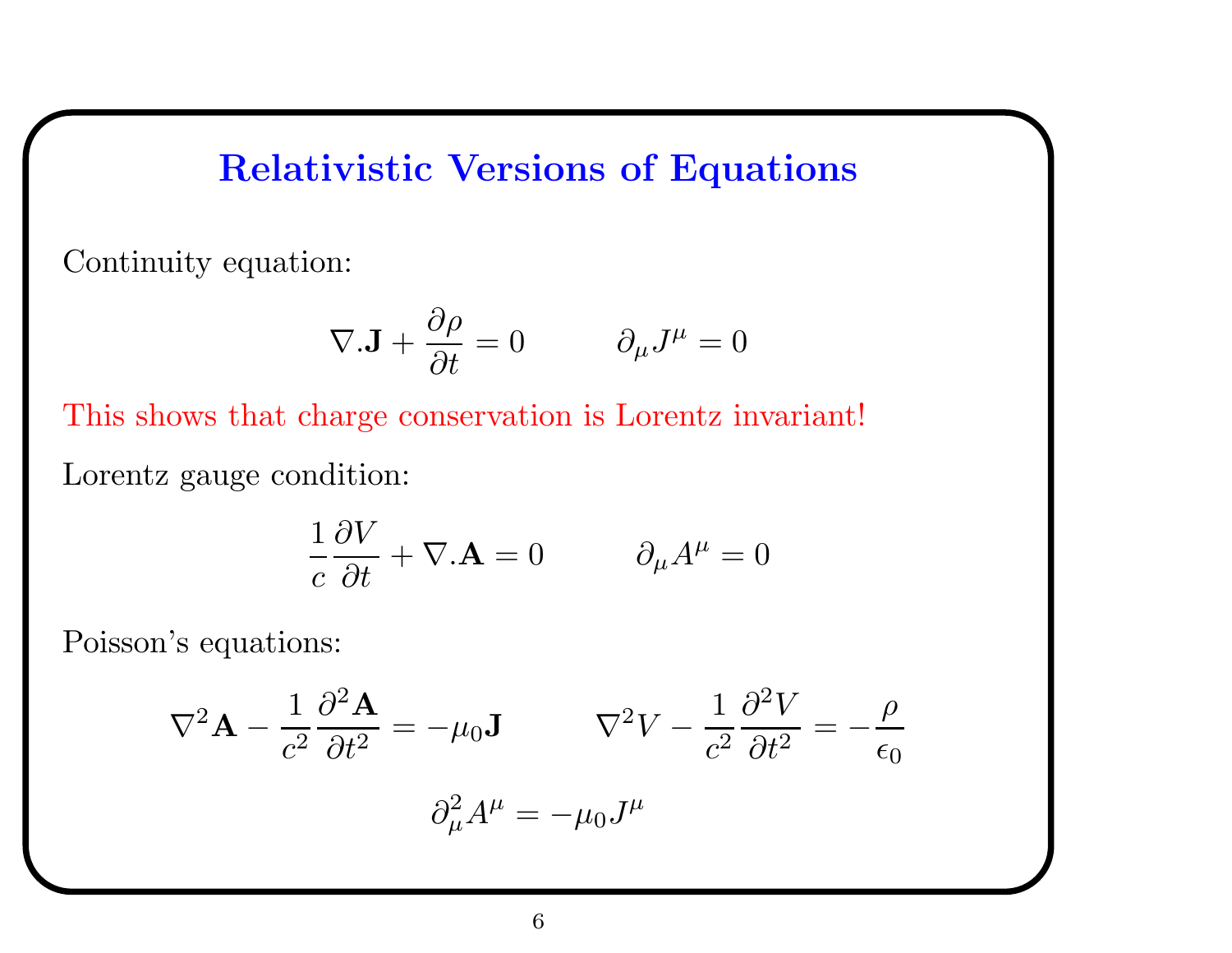## Electric and Magnetic Fields

The Lorentz force on <sup>a</sup> moving charge is:

$$
\mathbf{F} = q(\mathbf{E} + \mathbf{v} \times \mathbf{B})
$$

A static point charge is <sup>a</sup> source of an E field A moving charge is <sup>a</sup> current source of <sup>a</sup> B field Whether a field is  $E$  or  $B$  depends on the observer's frame

Going from the rest frame to a frame with velocity **v**:

$$
\mathbf{B}' = \frac{1}{c^2} \mathbf{v} \times \mathbf{E}
$$

Going from <sup>a</sup> moving frame to the rest frame:

$$
\mathbf{E}'=-\mathbf{v}\times\mathbf{B}
$$

This formula was already derived from Induction (Lecture 6)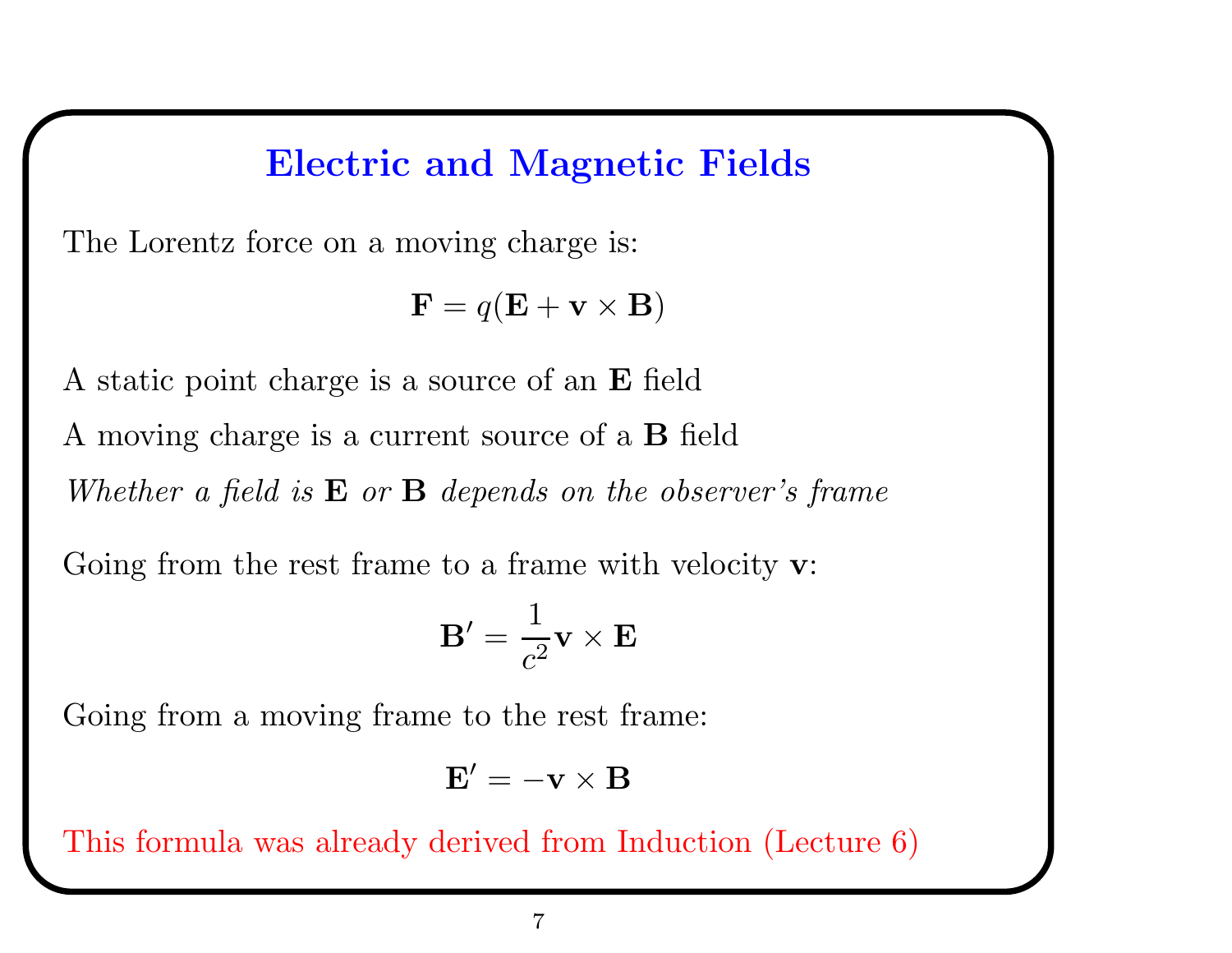| Notes:    |  |  |
|-----------|--|--|
|           |  |  |
|           |  |  |
|           |  |  |
|           |  |  |
|           |  |  |
|           |  |  |
|           |  |  |
|           |  |  |
|           |  |  |
|           |  |  |
| Diagrams: |  |  |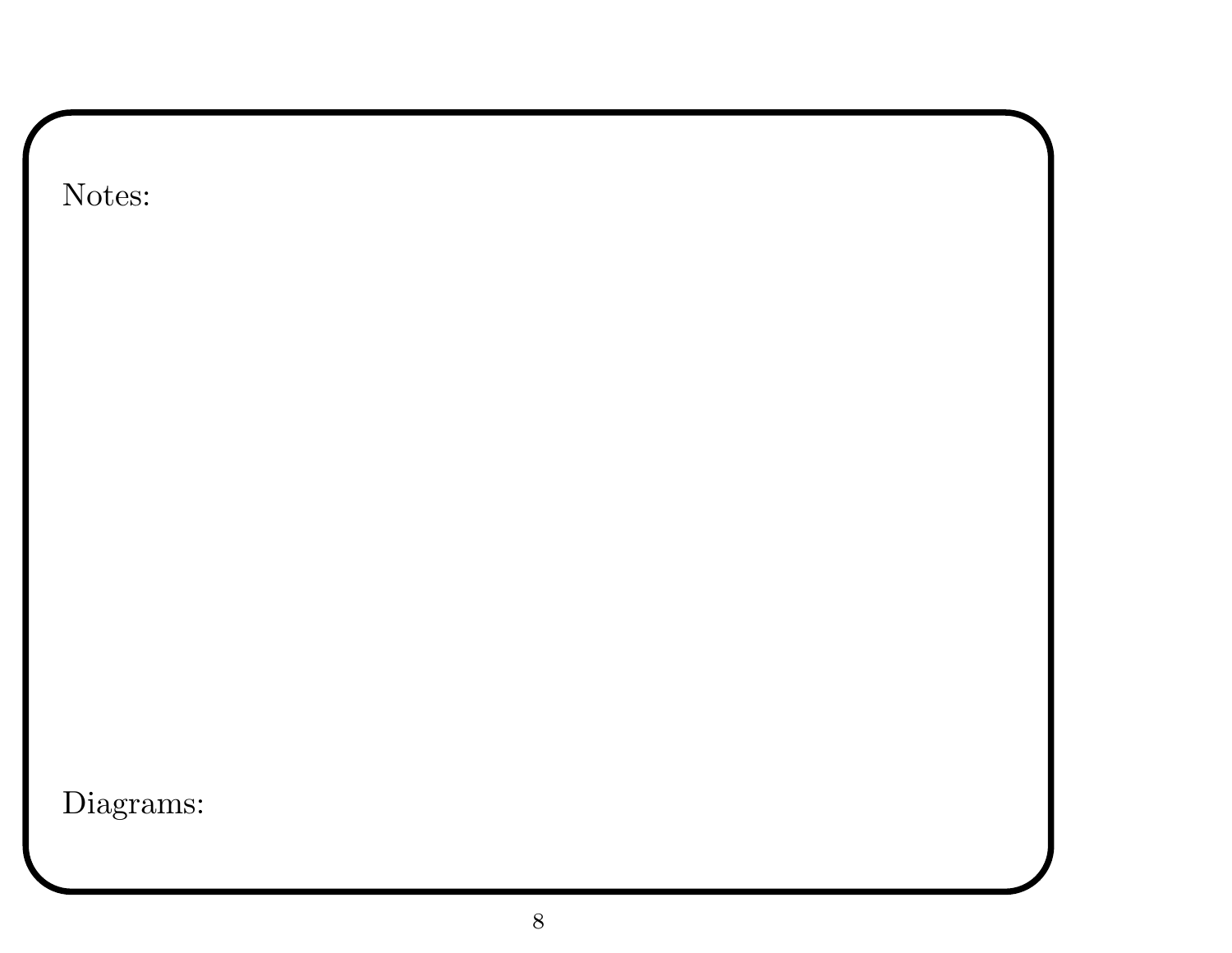### Lorentz transformations of E and B

The fields in terms of the potentials are:

$$
\mathbf{E} = -\frac{1}{c} \frac{\partial \mathbf{A}}{\partial t} - \nabla V \qquad \mathbf{B} = \nabla \times \mathbf{A}
$$

Lorentz transformation of potentials:

$$
V' = \gamma(V - vA_x) \qquad A'_x = \gamma(A_x - \frac{v}{c^2}V)
$$

Using this transformation and the Lorentz gauge condition the transformations of the electric and magnetic fields are:

$$
E'_x = E_x \qquad E'_y = \gamma (E_y - vB_z) \qquad E'_z = \gamma (E_z + vB_y)
$$
  

$$
B'_x = B_x \qquad B'_y = \gamma (B_y + \frac{v}{c^2} E_z) \qquad B'_z = \gamma (B_z - \frac{v}{c^2} E_y)
$$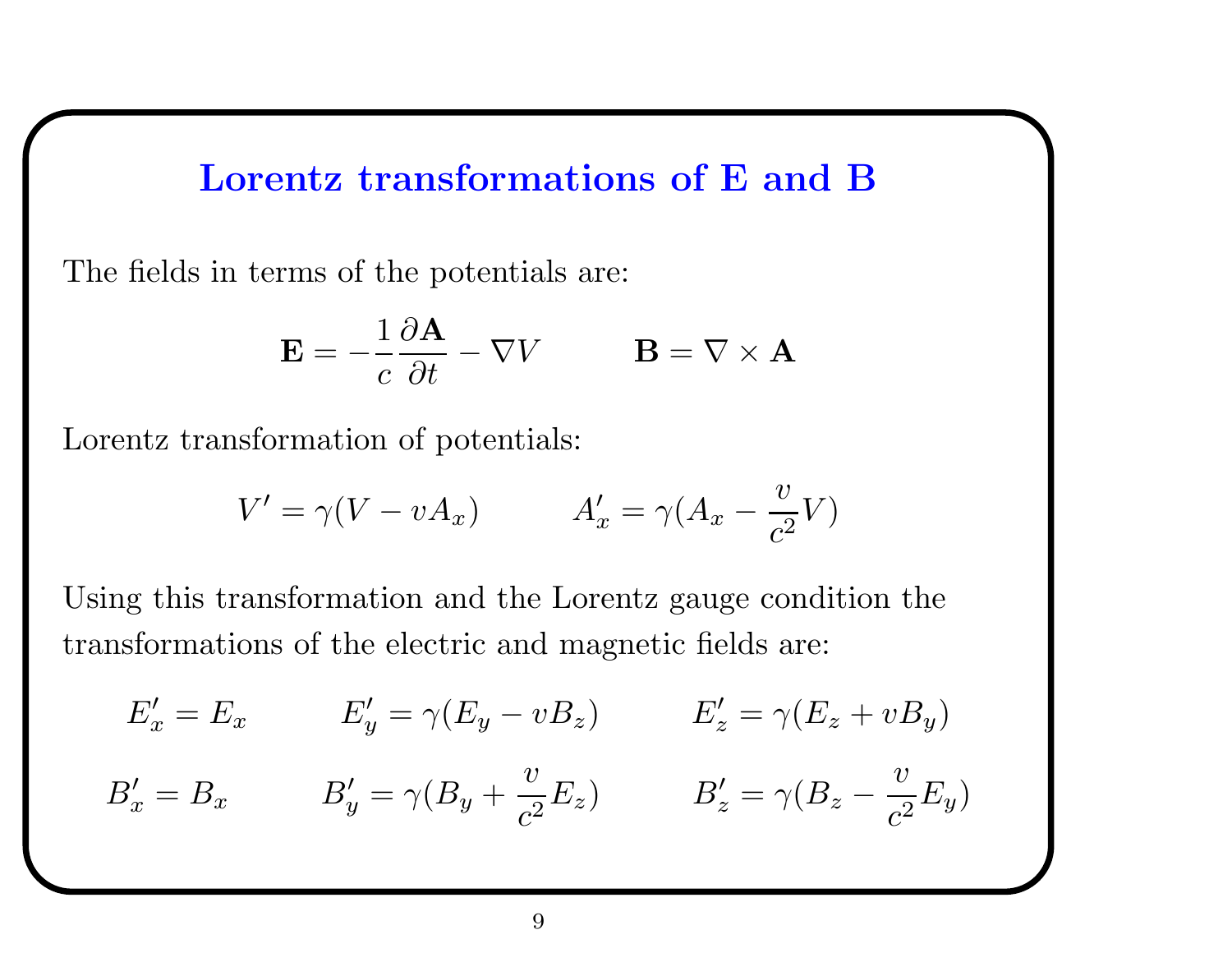## Fields of Highly Relativistic Charge

A charge at rest has  $\mathbf{B} = 0$  and a spherically symmetric **E** field A highly relativistic charge has  $\beta \rightarrow 1, \gamma \gg 1$ 

The electric field is in the  $\hat{\mathbf{r}}$  direction transverse to  $\mathbf{v}$ :

$$
E'_x = E_x \ll |\mathbf{E}'| \qquad E'_y = \gamma E_y \qquad E'_z = \gamma E_z
$$

The magnetic field is in the  $\hat{\phi}$  $\phi$  direction transverse to **v**:

$$
B'_x = 0 \qquad \qquad B'_y = \gamma \frac{v}{c^2} E_z \qquad \qquad B'_z = -\gamma \frac{v}{c^2} E_y
$$

The electric and magnetic fields are perpendicular to each other with an amplitude ratio  $|\mathbf{B}'| = |\mathbf{E}'|/c$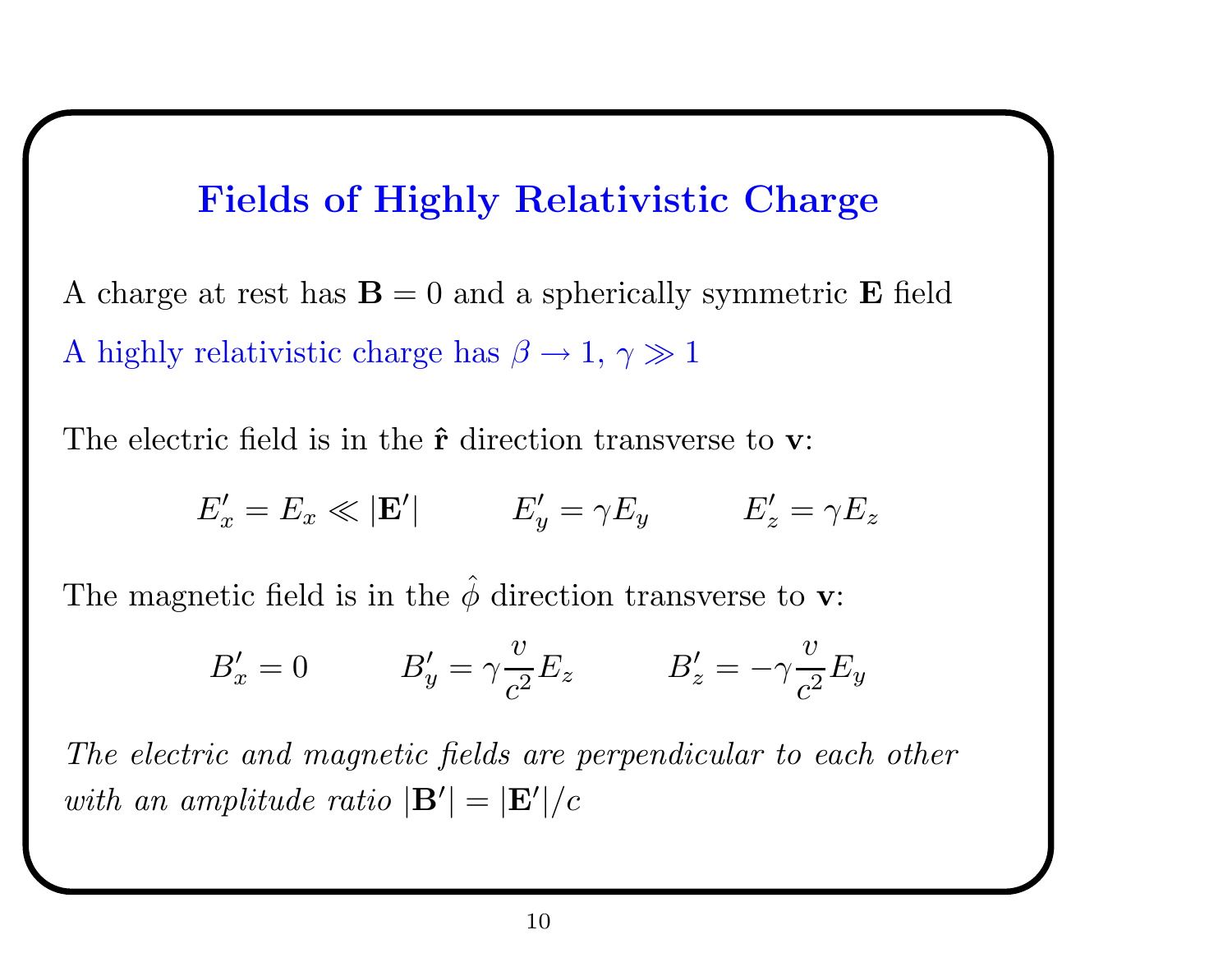| Notes:    |  |  |
|-----------|--|--|
|           |  |  |
|           |  |  |
|           |  |  |
|           |  |  |
|           |  |  |
|           |  |  |
|           |  |  |
|           |  |  |
|           |  |  |
| Diagrams: |  |  |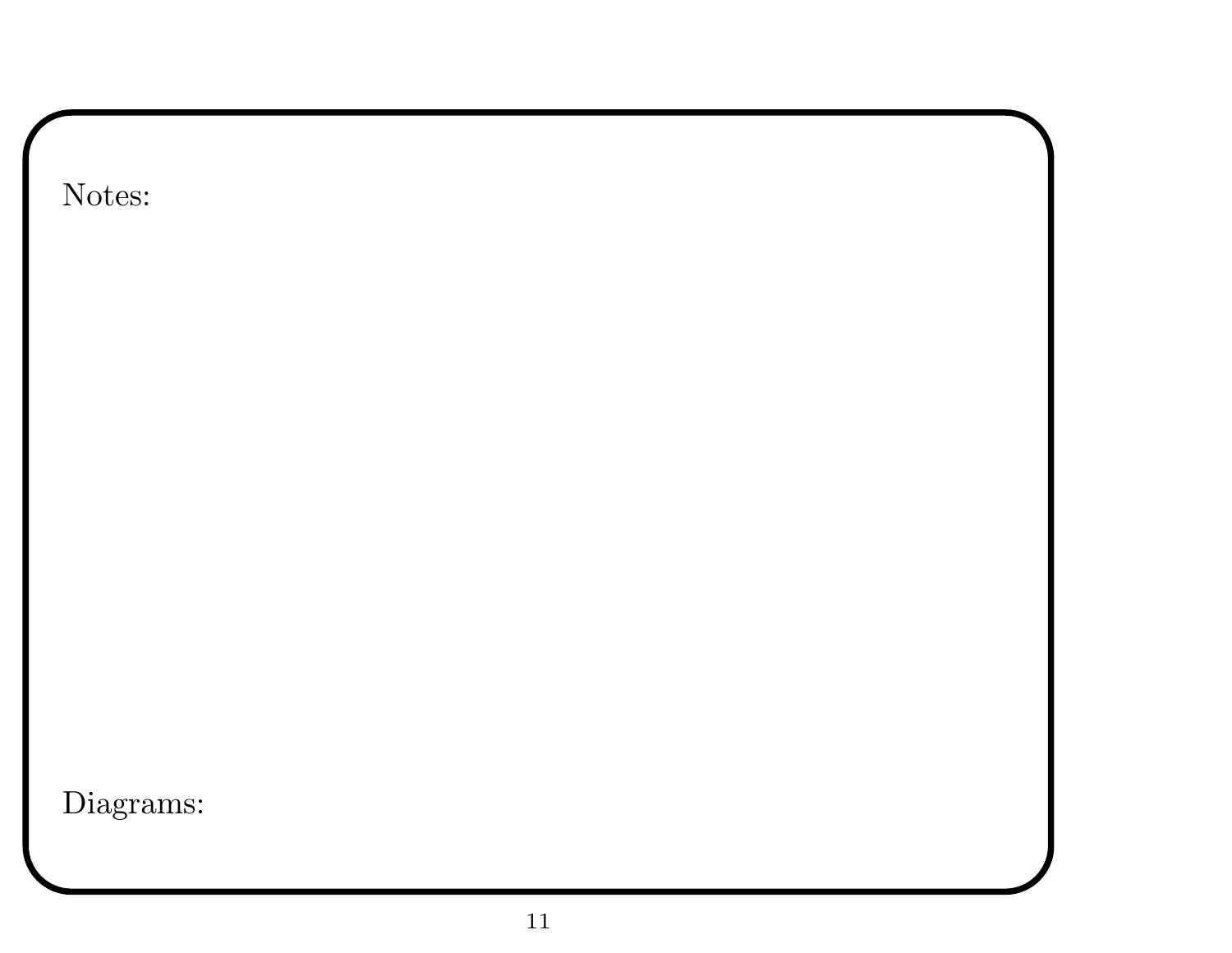| Notes:    |  |  |
|-----------|--|--|
|           |  |  |
|           |  |  |
|           |  |  |
|           |  |  |
|           |  |  |
|           |  |  |
|           |  |  |
|           |  |  |
|           |  |  |
| Diagrams: |  |  |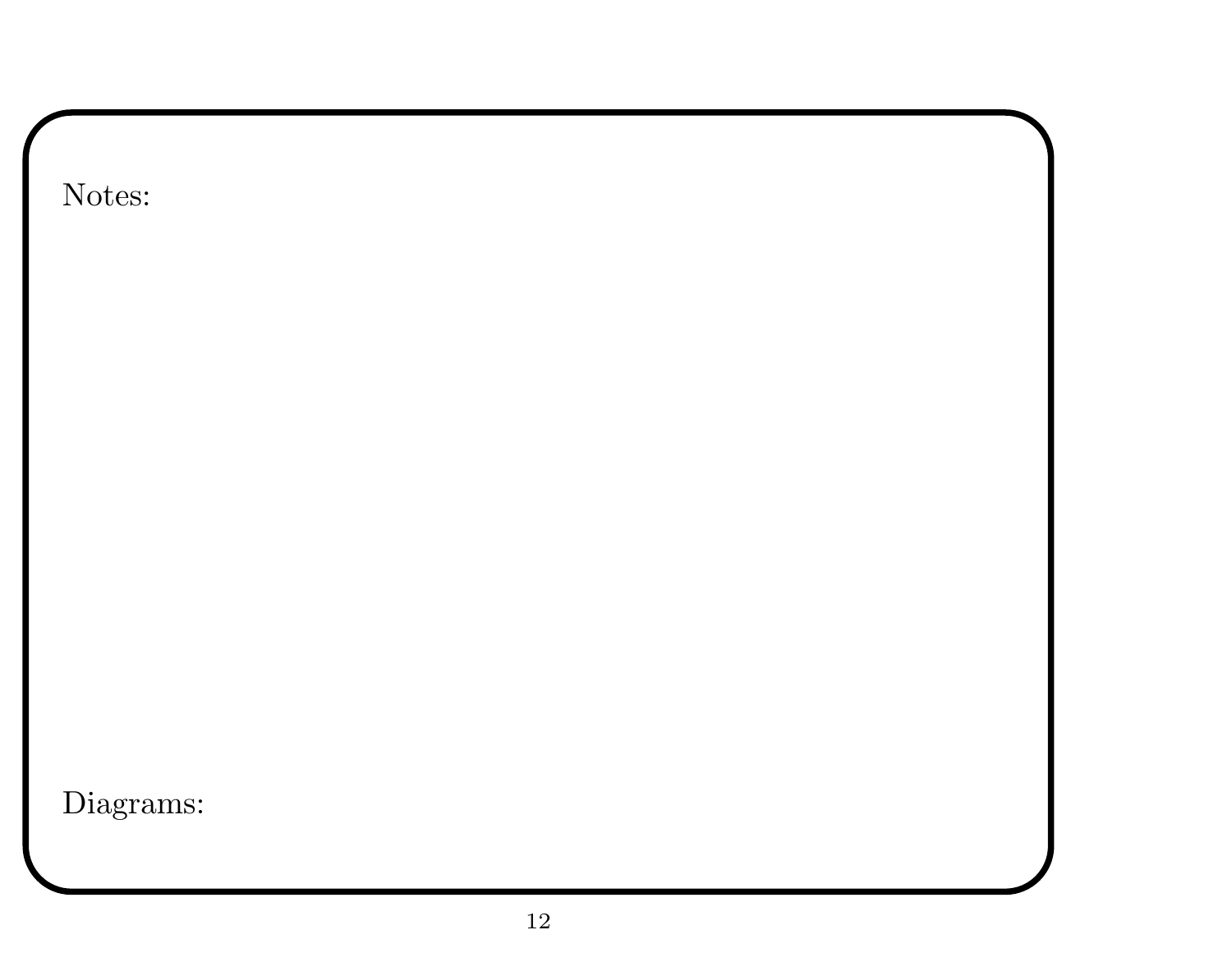# Electromagnetic Field Tensor

The electric and magnetic fields can be expressed as components of an electromagnetic field tensor:

$$
F^{\mu\nu} = \frac{\partial A_{\nu}}{\partial x^{\mu}} - \frac{\partial A_{\mu}}{\partial x^{\nu}}
$$

where  $A = [V/c, \mathbf{A}]$  and  $x = [ct, \mathbf{x}]$ 

$$
F^{\mu\nu} = \begin{pmatrix} 0 & E_x & E_y & E_z \\ -E_x & 0 & B_z & -B_y \\ -E_y & -B_z & 0 & B_x \\ -E_z & B_y & -B_x & 0 \end{pmatrix}
$$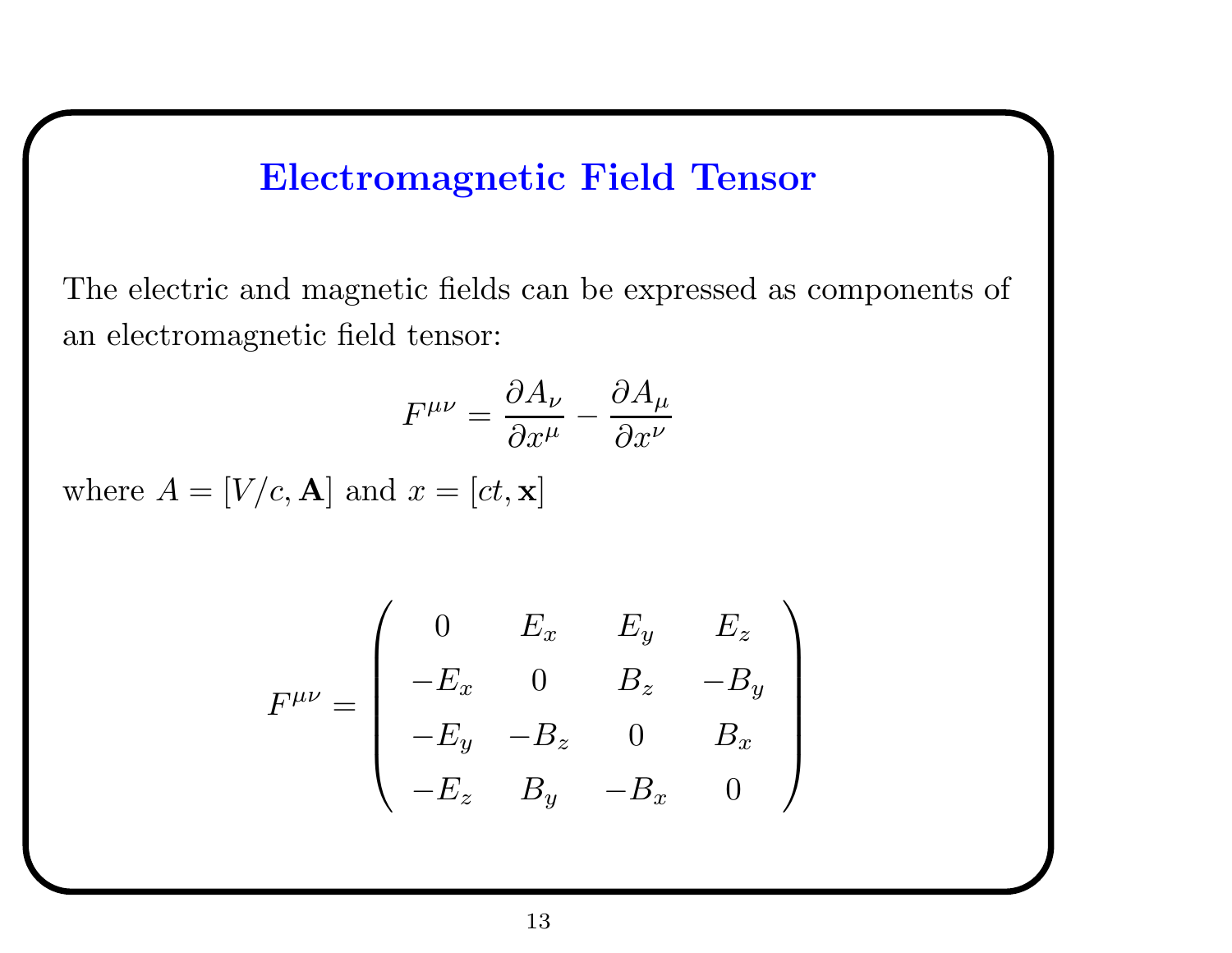#### Maxwell's Equations in terms of  $F^{\mu\nu}$

Source equations:

$$
\frac{\partial F^{\mu\nu}}{\partial x_{\nu}} = J^{\mu}
$$

M1:  $\nabla \cdot \mathbf{E} = \rho/\epsilon_0$ M4:  $\nabla \times \mathbf{B} = \mu_0 (\mathbf{J} + \epsilon_0 \partial \mathbf{E} / \partial t)$ 

$$
\mu = 0, \nu = (1, 2, 3)
$$
  
\n $\mu = 1, \nu = (2, 3, 0)$   
\n(similarly for  $\mu = 2, 3$ )

No-source equations:

$$
\frac{\partial F^{\mu\nu}}{\partial x_{\sigma}} + \frac{\partial F^{\sigma\mu}}{\partial x_{\nu}} + \frac{\partial F^{\nu\sigma}}{\partial x_{\mu}} = 0
$$

M2:  $\nabla \cdot \mathbf{B} = 0$   $(\mu, \nu, \sigma) = (1, 2, 3)$ 

M3:  $\nabla \times \mathbf{E} = -\partial \mathbf{B}/\partial t$   $(\mu, \nu, \sigma) = (0, 1, 2)(3, 0, 1)(2, 3, 0)$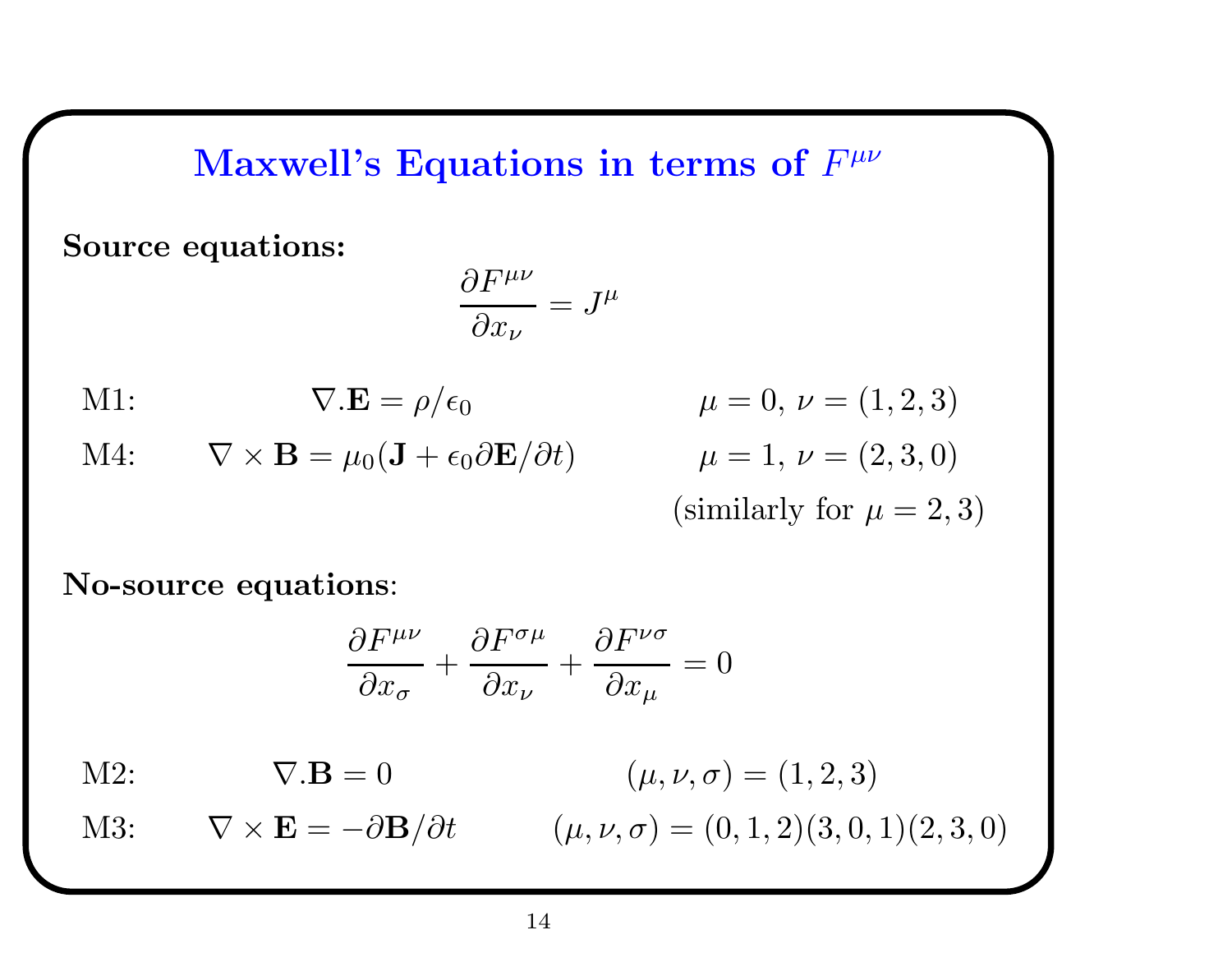#### Lorentz Invariance of Maxwell's Equations

As an example we consider the Lorentz transformation of M2:

$$
\nabla \cdot \mathbf{B} = 0 \quad \Rightarrow \quad \nabla' \cdot \mathbf{B}' = 0
$$

$$
\frac{\partial B_x}{\partial x'} + \gamma \left( \frac{\partial B_y}{\partial y'} - \frac{\beta}{c} \frac{\partial E_z}{\partial y'} + \frac{\partial B_z}{\partial z'} + \frac{\beta}{c} \frac{\partial E_y}{\partial z'} \right) = 0
$$

We note that:

$$
x = \gamma(x' + \beta ct') \qquad ct = \gamma(ct' + \beta x') \qquad \frac{\partial B_x}{\partial x'} = \gamma \left(\frac{\partial B_x}{\partial x} + \frac{\beta}{c} \frac{\partial B_x}{\partial t}\right)
$$

Substituting into the previous equation and simplifying:

$$
\gamma \nabla. \mathbf{B} + \frac{\gamma \beta}{c} \left( \frac{\partial B_x}{\partial t} - \frac{\partial E_z}{\partial y} + \frac{\partial E_y}{\partial z} \right) = 0
$$

The second bracket is zero from M3:  $\nabla \times \mathbf{E} = -\partial \mathbf{B}/\partial t$ 

Hence  $\nabla \cdot \mathbf{B} = \mathbf{0}$  and  $\nabla' \cdot \mathbf{B}' = \mathbf{0}$  as required for Lorentz invariance.